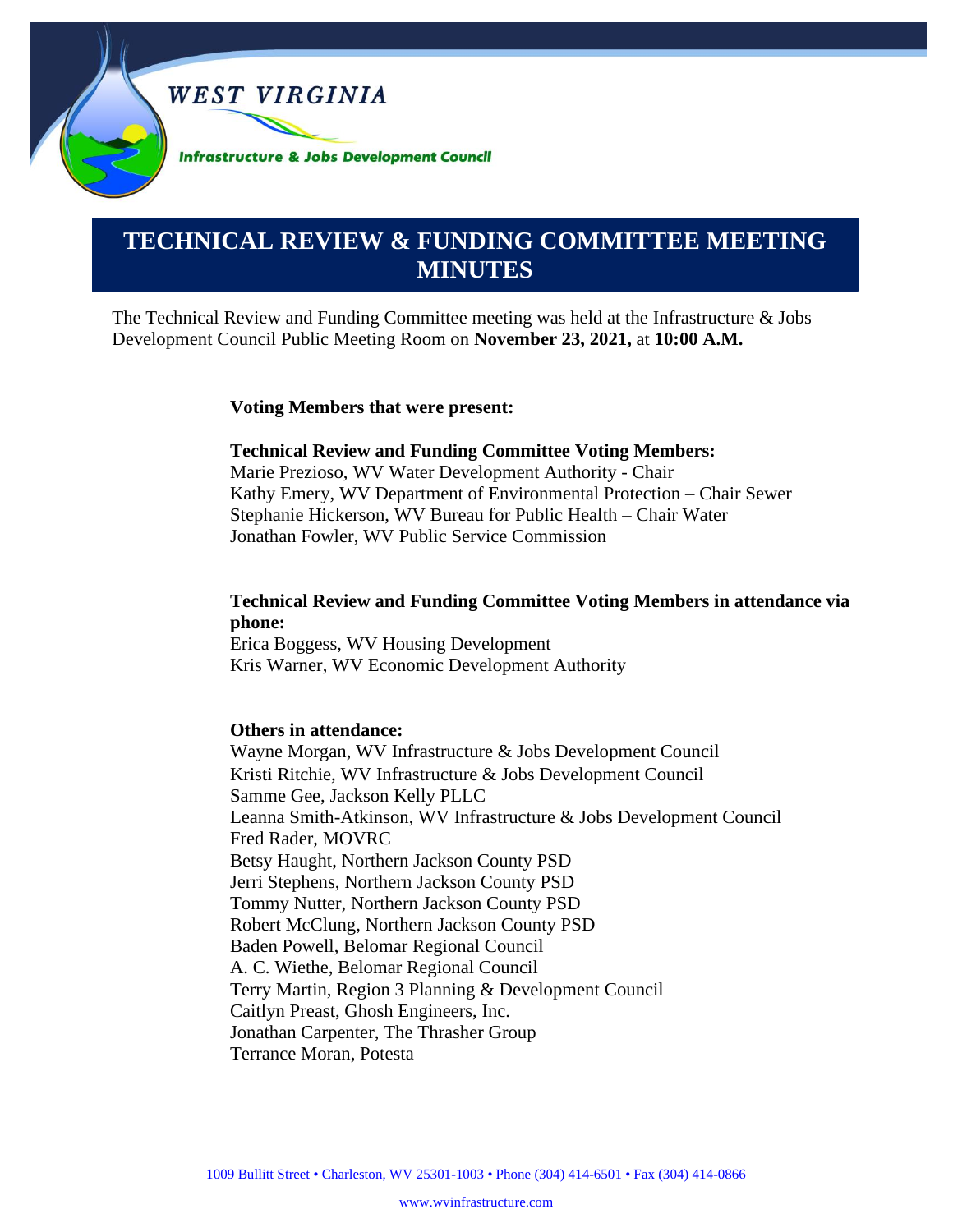Technical Review & Funding Committee Meeting Minutes November 23, 2021 Page 2 of 11

> **Others invited and in attendance via phone and livestream:** Mike Duminiak, WV Infrastructure& Jobs Development Council Chris Arrington, WV Bureau for Public Health John Giroir, WV Department of Environmental Protection Roger Earle, AML Eric Combs, Region 1 Planning & Development Council Matthew Peters, Thompson & Litton Jeff Johnson, Region 1 Planning & Development Council Jeremiah Tuggle, Thompson & Litton Janna Lowery, USDA Cassie Lawson, Region 4 Planning & Development Council Michael Griffith, Griffith & Associates Dan Ferrell, The Thrasher Group Steve Collins, USDA Eleni Brick, The Thrasher Group Tracey Rowan, US EDA

**Call to Order** Chair Marie Prezioso called the meeting to order and verified a quorum was present.

- **Announcement** Chair Prezioso reminded the Committee of the meeting date changes for December and January.
- **Approval of Minutes** Chair Prezioso asked for approval of the draft minutes of **October 26, 2021**. Jonathan Fowler moved for approval and Kathy Emery seconded the motion. The motion passed.

## **Albright, Town of (2019S-1786) System Improvements – District 1 (Cost and Funding Change)**

Ms. Emery described the request.

The Technical Review and Funding Committee recommends the Town of Albright pursue a \$997,500 CWSRF Debt Forgiveness Loan, a \$400,000 CWSRF Loan (0.25%, 0.25% adm. fee, 30 yrs.), and a \$962,500 (includes \$165,000 bid overrun grant) IJDC District 1 for an estimated project cost of \$2,360,000 which includes the payback of a \$262,437.16 WDA Design Loan.

Ms. Emery moved that the recommendation be approved, Mr. Fowler seconded the motion. The motion passed.

Chair Prezioso stated the Technical Review & Funding Committee will be reviewing all audit dates on projects going forward at the very beginning of the project and throughout the process.

## **Hancock County PSD (2021S-1968) System Improvements – District 1 (New Application)**

Ms. Emery described the application, and it is technically feasible.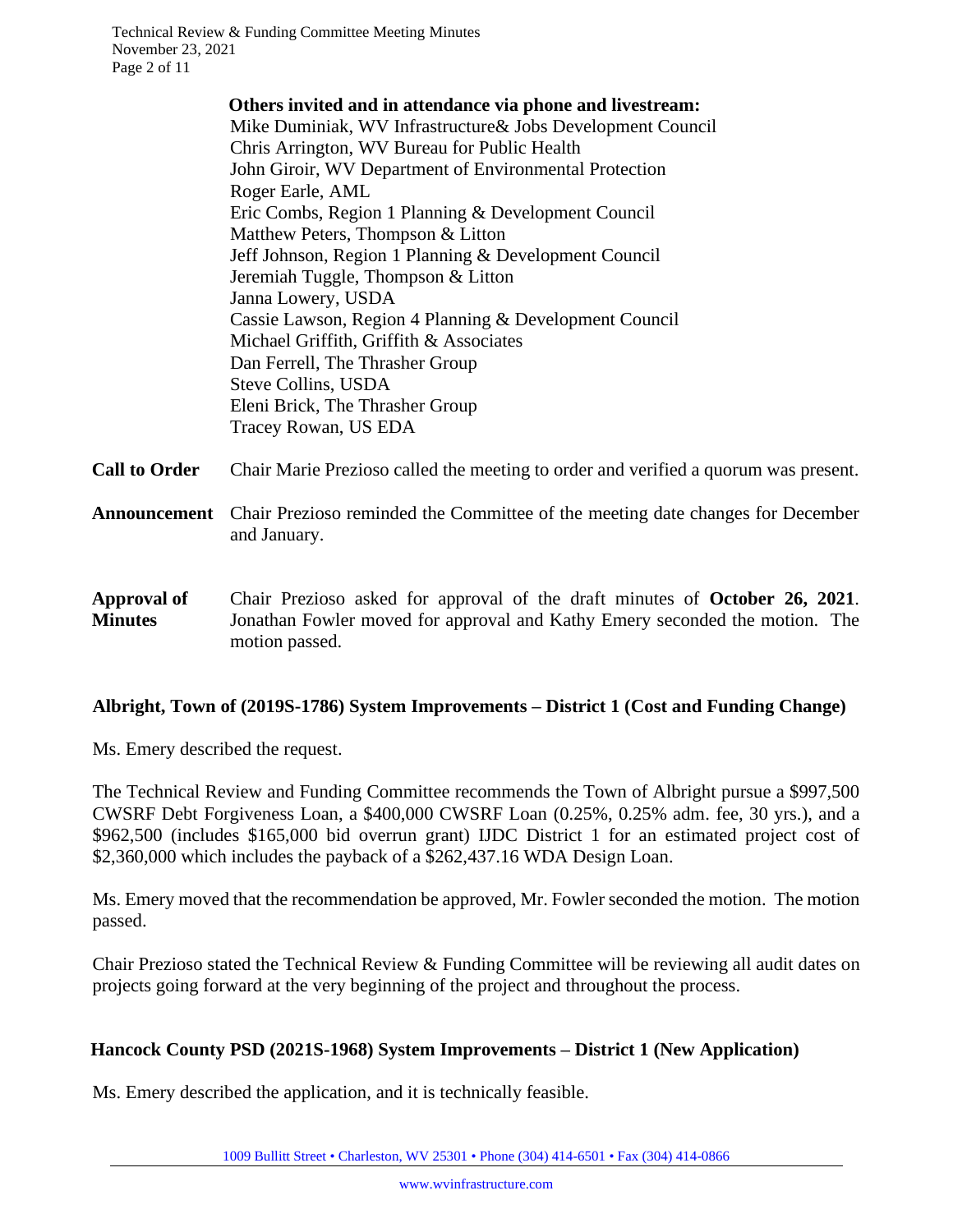Members of the Technical Review & Funding Committee recommends the Hancock County PSD application be tabled until the January  $4<sup>th</sup>$  meeting to allow the PSD to respond to requests for information from the DEP.

Ms. Emery moved that the recommendation be approved, Mr. Fowler seconded the motion. The motion passed.

#### **Moundsville Sanitary Board (2021S-2027) Digester and Line Rehabilitation – District 1 (New Application)**

Ms. Emery described the application, and it is technically feasible.

The Technical Review and Funding Committee recommends the Moundsville Sanitary Board pursue a \$4,210,000 CWSRF Loan (2.75%, 0.25% adm. fee, 20 yrs.).

Ms. Emery moved that the recommendation be approved, Mr. Fowler seconded the motion. The motion passed.

## **Buffalo, Town of (2020S-1901) Krystal Lane Extension / Critical Need – District 2 (Cost and Funding Change)**

Wayne Morgan described the request.

The Technical Review & Funding Committee recommends the Town of Buffalo request to pursue a \$465,000 IJDC Critical Need Grant be approved.

Ms. Emery moved that the recommendation be approved, Mr. Fowler seconded the motion. The motion passed.

# **Hillsboro, Town of (2021C-132) System Improvements / Critical Need – District 3 (New Application)**

Ms. Emery described the application, and it is technically feasible.

Members of the Technical Review & Funding Committee recommends the Town of Hillsboro request to pursue a \$640,000 IJDC Critical Need (Grant or Loan) be tabled until the January 4<sup>th</sup>, meeting.

Ms. Emery moved that the recommendation be approved, Mr. Fowler seconded the motion. The motion passed.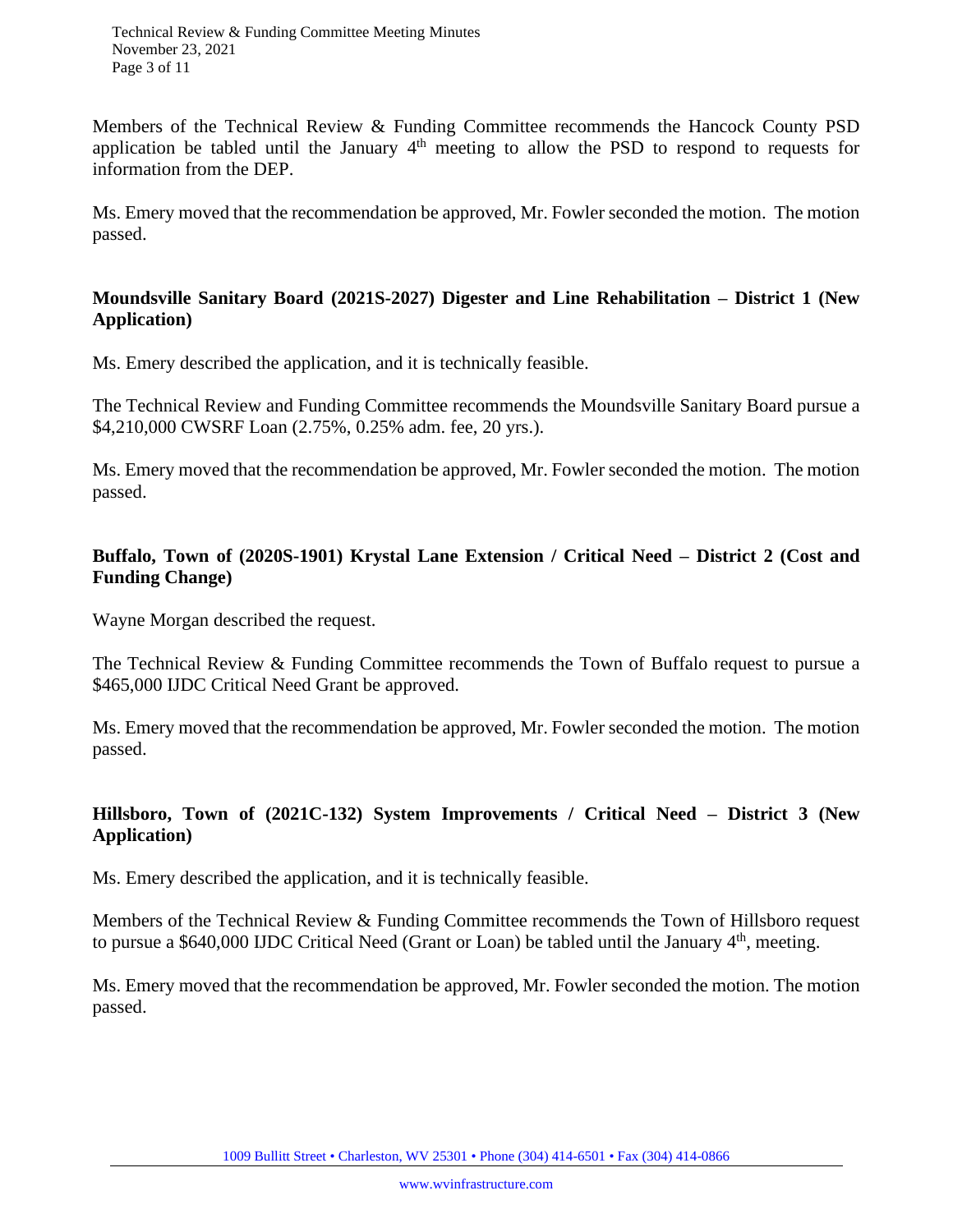#### **Marlinton, Town of (2020S-1907) System Improvements – District 3 (Tabled New Application)**

Ms. Emery described the application, and it is technically feasible.

Members of the Technical Review & Funding Committee recommends the Town of Marlinton application be tabled until the January 25th meeting.

Ms. Emery moved that the recommendation be approved, Mr. Fowler seconded the motion. The motion passed.

## **White Oak PSD (2021S-2001) WWTP Improvements – District 3 (Tabled New Application)**

Ms. Emery described the application, and it is technically feasible.

The Technical Review & Funding Committee recommends the White Oak PSD pursue a \$2,000,000 ARC Grant, a \$345,000 Fayette County Commission ARPA Grant, a \$529,566 USDA Grant, a \$1,059,133 USDA Loan (1.125%, 40 yrs.), a \$1,500,000 CWSRF Debt Forgiveness Loan, a \$1,500,000 CWSRF Loan (0.5%, 40 yrs.), and a \$1,000,000 IJDC District 3 Grant for and estimated project cost of \$7,933,699.

Ms. Emery moved that the recommendation be approved, Mr. Fowler seconded the motion. The motion passed.

Mr. Fowler noted the SSES's are money well spent. Mr. Fowler encourages the consultants to look at their projects and see if an SSES can be included in projects.

Janna Lowery (USDA) stated their loan and grant requests need to be in multiples of \$1,000.

## **Greater Harrison County PSD (2021C-130) Locust Heights System Improvements / Critical Need – District 1 (New Application)**

Stephanie Hickerson described the application, and it is technically feasible.

Members of the Technical Review & Funding Committee recommends the Greater Harrison County PSD application be returned since it does not appear to meet the definition of a critical need project.

Ms. Hickerson moved that the recommendation be approved, Mr. Fowler seconded the motion. The motion passed.

Kylea Radcliff (The Thrasher Group) offered some additional comments regarding the submission of this application.

Mr. Fowler offered his appreciation to Ms. Radcliff for the comments and reiterated this project is part of a larger project that will take care of the issue. Mr. Fowler stated the project is not eligible as a Critical Need at this time.

1009 Bullitt Street • Charleston, WV 25301 • Phone (304) 414-6501 • Fax (304) 414-0866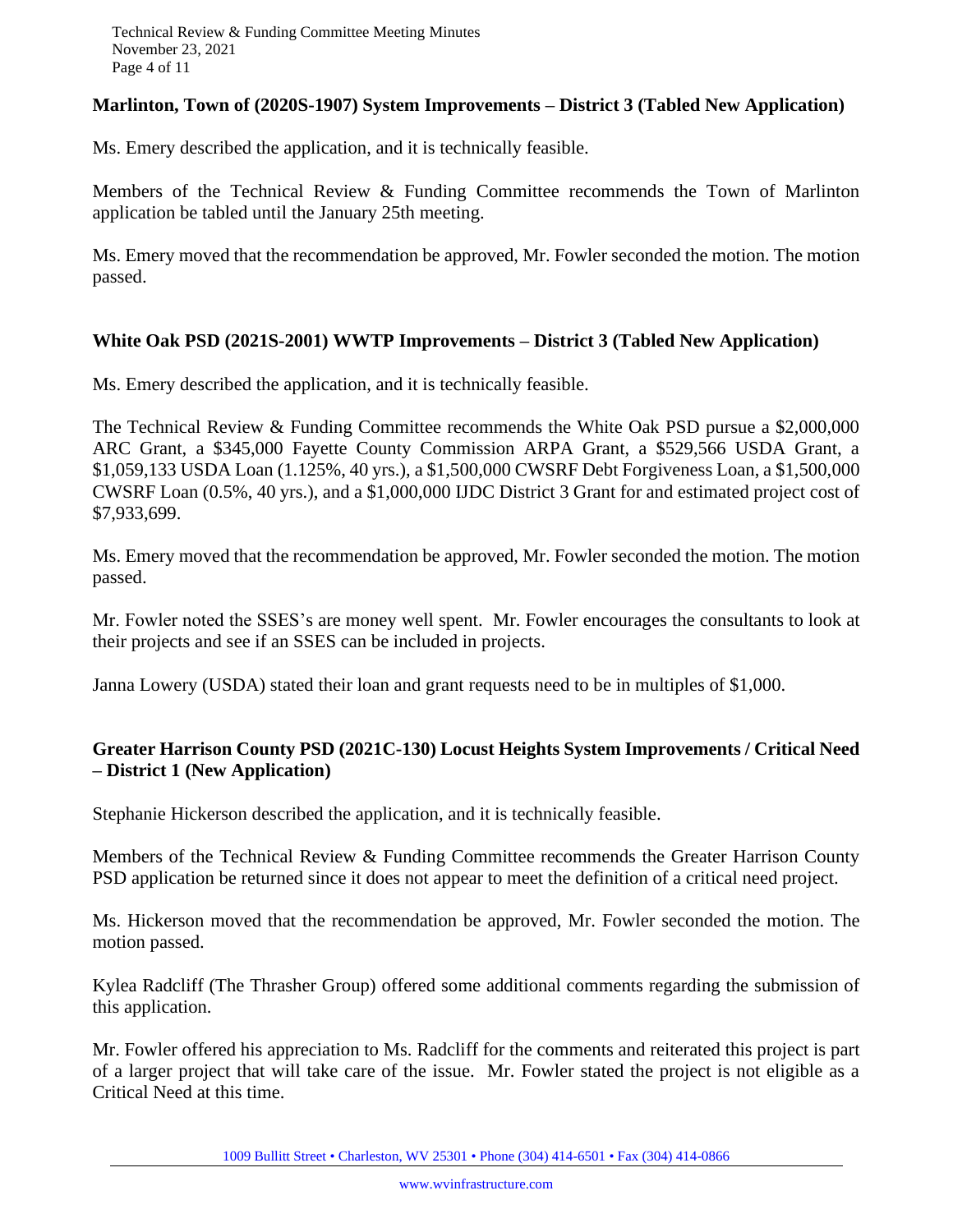#### **Worthington, Town of (2019W-1810) System Improvements – District 1 (Funding Change)**

Mr. Morgan described the request.

The Technical Review & Funding Committee recommends the Town of Worthington pursue a \$1,000,000 IJDC District 1 Grant, a \$500,000 DWTRF Principal Forgiveness Loan, and a \$1,866,390 DWTRF Loan (1%, 0.25% adm. fee, 30 yrs.) for an estimated project cost of \$3,366,390 including the payback of a \$277,000 WDA Design Loan.

Mr. Hickerson moved that the recommendation be approved, Mr. Fowler seconded the motion. The motion passed.

## **Elizabeth, Town of (2021W-2015) Enterprise Extension / Critical Need – District 2 (New Application)**

Ms. Hickerson described the application, and it is technically feasible.

The Technical Review & Funding Committee recommends the Town of Elizabeth's request to pursue a \$20,000 Local Grant and a \$800,000 IJDC Critical Need Grant be approved.

Ms. Hickerson moved that the recommendation be approved, Ms. Emery seconded the motion. The motion passed.

#### **Northern Jackson County PSD (2021W-2028) Main Replacement – District 2 (New Application)**

Ms. Hickerson described the application, and it is technically feasible.

Members of the Technical Review and Funding Committee recommends the Northern Jackson County PSD application be tabled until the January  $4<sup>th</sup>$  meeting.

There was a discussion regarding the rates and financial & technical details of the project.

Fred Rader (MOVRC) approached the podium providing additional information regarding the rates and potential ARC funding.

Ms. Hickerson moved that the recommendation be approved, Mr. Fowler seconded the motion. The motion passed.

## **Southern Jackson County PSD (2018W-1732) Extension to 82 Potential Customers – District 2 (Cost and Funding Change)**

Ms. Hickerson described the request.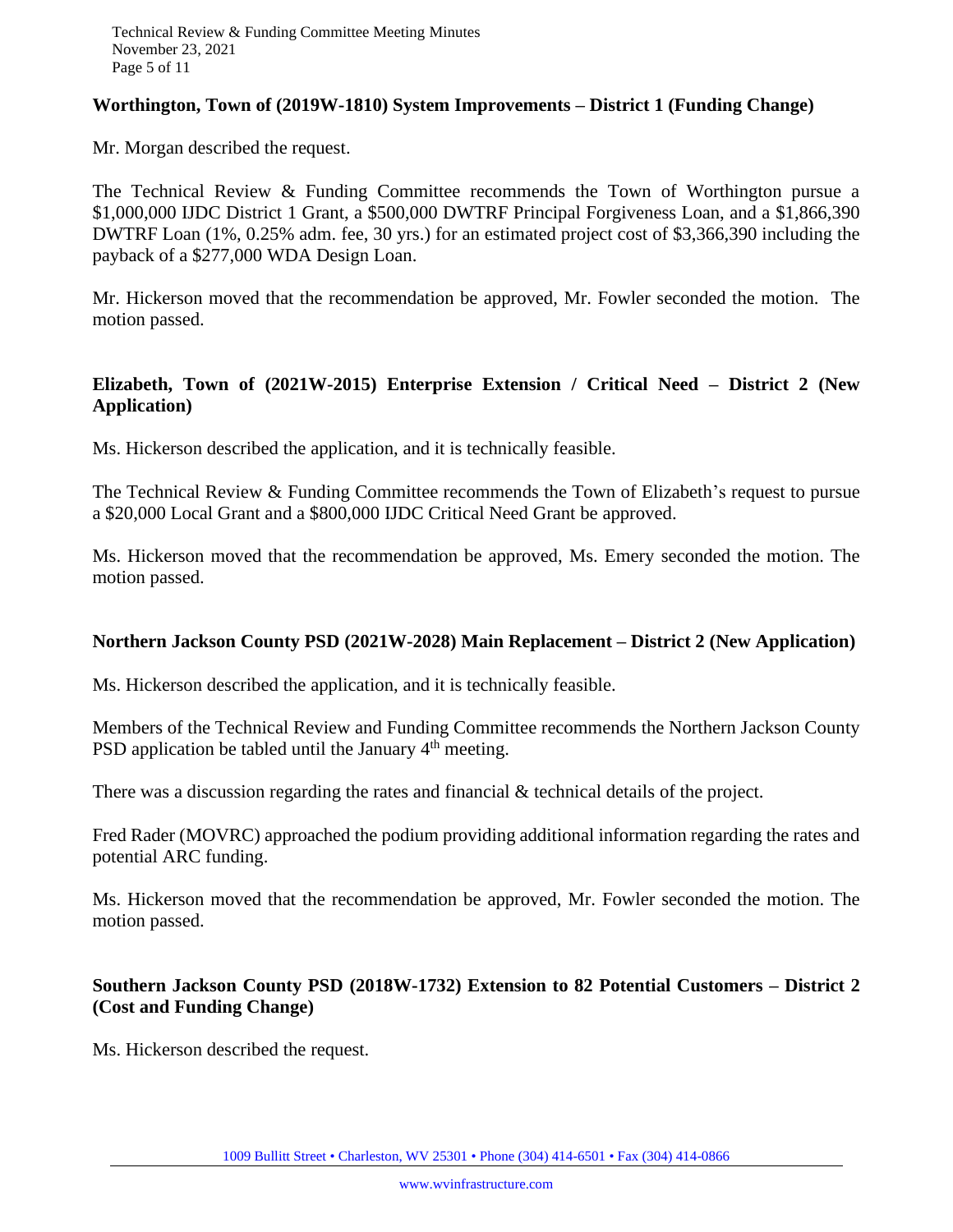Technical Review & Funding Committee Meeting Minutes November 23, 2021 Page 6 of 11

The Technical Review and Funding Committee recommends Southern Jackson County PSD pursue a \$2,000,000 CDBG (SCBG) Grant (\$535,200 increase), a \$426,088 Jackson County Commission ARPA Grant, a \$165,000 IJDC District 2 Bid Overrun Grant, and a \$2,000,000 USDA Loan (3%, 40 yrs.) for an estimated project cost of \$4,591,088.

Mr. Rader approached the podium. He stated they are still awaiting word on the CDBG funds but are very optimistic about getting those. Mr. Rader further stated the County Commission has approved the additional funding which included \$38,000 more than what was in the initial information (due to an error in the low bid which increased the cost).

Ms. Hickerson moved that the recommendation be approved, Ms. Emery seconded the motion. The motion passed.

#### **Boone County PSD (2020W-1868) Rock Creek Industrial Park – District 3 (Scope, Cost and Funding Change)**

Ms. Hickerson described the request, and it is technically feasible.

The Technical Review & Funding Committee recommends Boone County PSD pursue a \$50,000 IJDC PFA Funding, a \$50,000 Boone County Commission Grant, a \$780,000 IJDC District 3 Grant, and a \$3,520,000 US EDA Grant for an estimated project cost of \$4,400,000.

Ms. Hickerson moved that the recommendation be approved, Ms. Emery seconded the motion. The motion passed.

# **Cool Ridge-Flat Top PSD (2021W-2029) Bennington Road Extension / Critical Need - District 3 (New Application)**

Ms. Hickerson described the application, and it is technically feasible.

The Technical Review and Funding Committee recommends the Cool Ridge-Flat Top PSD request to pursue a \$781,000 IJDC Critical Need Funds (Loan or Grant) be tabled until the January  $25<sup>th</sup>$  meeting.

There was a discussion regarding the number of critical need requests being received, the high cost per customer, and the percentage to MHI. Zach Wright (The Thrasher Group) offered additional information on the project and Chair Prezioso reminded the Committee that the funds do not have to be grant money, it can also be loan money with different terms.

Ms. Hickerson moved that the recommendation be approved, Mr. Fowler seconded the motion. The motion passed.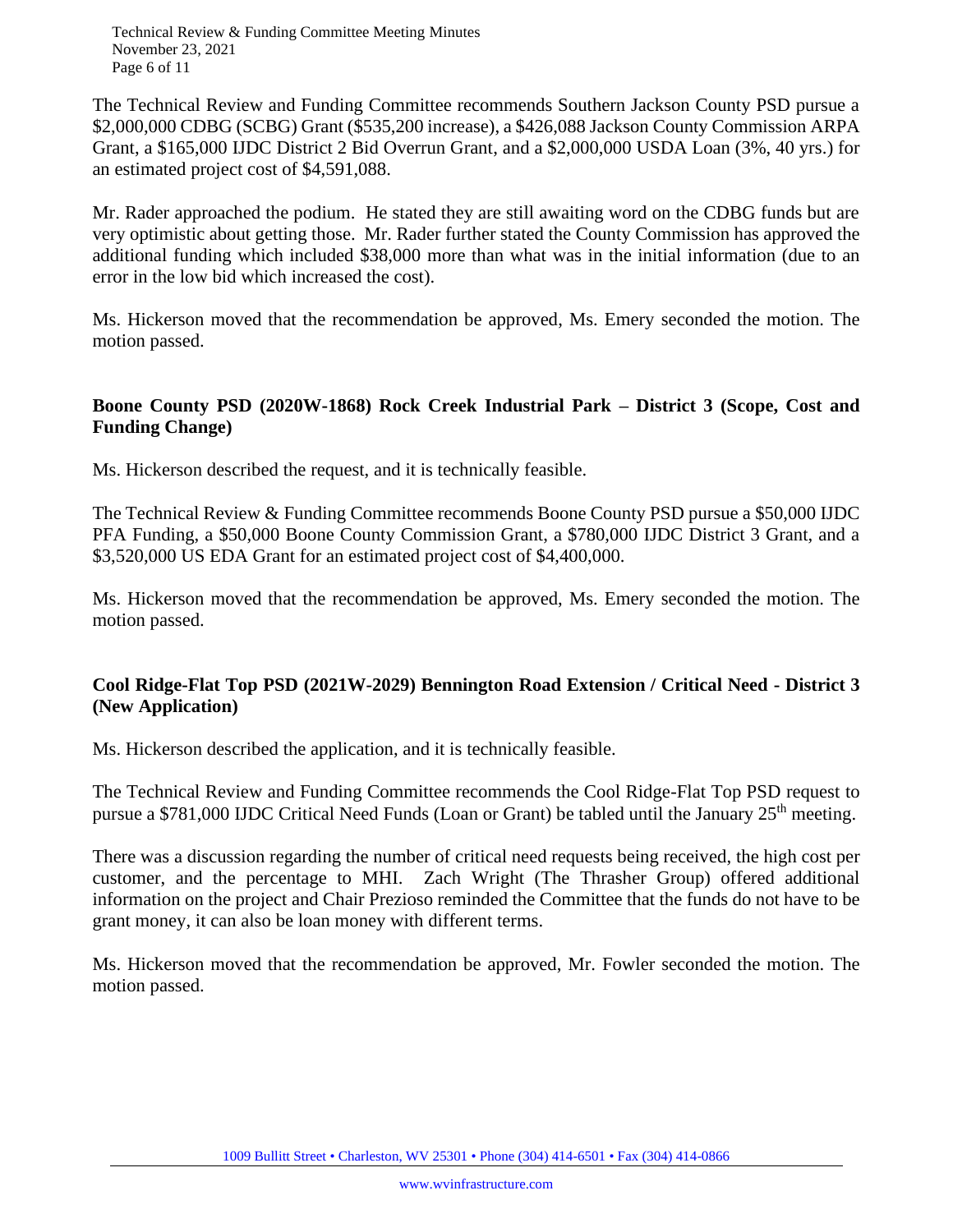#### **Albright, Town of (2019S-1786) System Improvements – District 1 (Bid Overrun Binding Commitment)**

Mr. Morgan described the request.

The Technical Review and Funding Committee recommends the Town of Albright receive a \$962,500 (replacement of its existing) IJDC District 1 Grant Binding Commitment (includes \$165,000 bid overrun).

Ms. Emery moved that the recommendation be approved, Mr. Fowler seconded the motion. The motion passed.

## **Clarksburg Sewer Board (2021S-2049) System Improvements V & WF Co-Op – District 1 (PFA Binding Commitment)**

Mr. Morgan described the request.

The Technical Review & Funding Committee recommends the Clarksburg Sewer Board receive a \$30,000 IJDC PFA Funds binding commitment to file an application for System Improvements V Project including an evaluation of serving the West Fork Co-Op Area.

Ms. Emery moved that the recommendation be approved, Ms. Hickerson seconded the motion. The motion passed with 5 yes votes and 1 nay vote.

## **Greater Harrison County PSD (2021C-130) Locust Heights System Improvements / Critical Need - District 1 (Contingent Binding Commitment)**

Not applicable since the application was returned.

#### **Nutter Fort, Town of (2020S-1917) System Improvements III – District 1 (Binding Commitment)**

Mr. Morgan described the request.

The Technical Review and Funding Committee recommends the Town of Nutter Fort request for a \$950,000 IJDC District 1 Grant Binding Commitment be tabled until the January 4<sup>th</sup> meeting.

Ms. Emery moved that the recommendation be approved, Mr. Fowler seconded the motion. The motion passed.

#### **Worthington, Town of (2019W-1810) System Improvements – District 1 (Binding Commitment)**

Mr. Morgan described the request.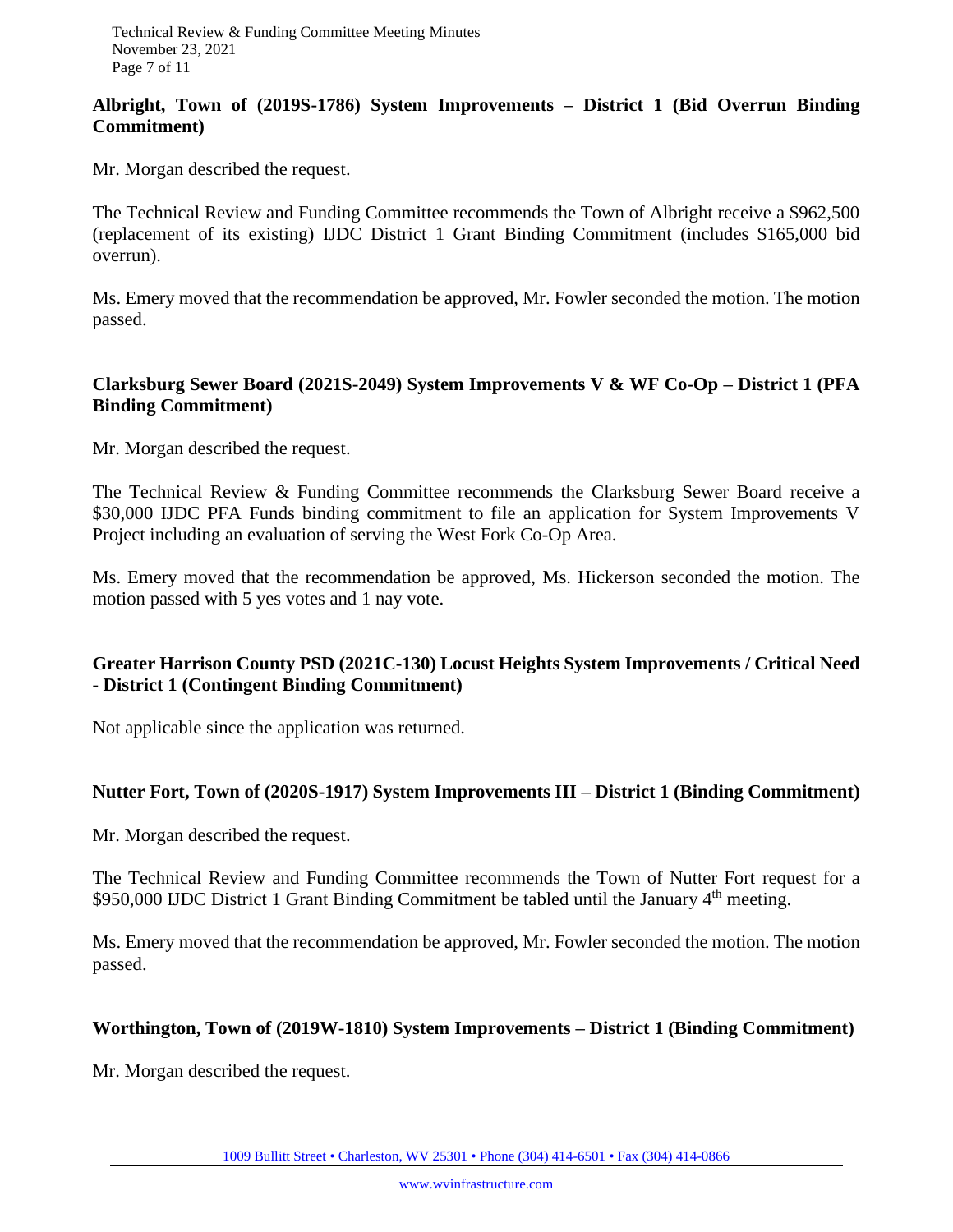The Technical Review & Funding Committee recommends the Town of Worthington receive a replacement of its existing Binding Commitment with a \$1,000,000 IJDC District 1 Grant Binding Commitment.

Ms. Hickerson moved that the recommendation be approved, Mr. Fowler seconded the motion. The motion passed.

## **Buffalo, Town of (2020S-1901) Krystal Lane Extension / Critical Need – District 2 (Binding Commitment)**

Mr. Morgan described the request.

The Technical Review & Funding Committee recommends the Town of Buffalo receive a replacement of its existing Binding Commitment with a \$465,000 IJDC Critical Need Grant Binding Commitment.

Ms. Emery moved that the recommendation be approved, Mr. Fowler seconded the motion. The motion passed.

Mr. Fowler requested Terry Martin (Region 3 Planning & Development Council) provide an update on the project schedule.

## **Elizabeth, Town of (2021W-2015) Enterprise Extension / Critical Need – District 2 (Contingent Binding Commitment)**

Mr. Morgan described the request.

The Technical Review & Funding Committee recommends the Town of Elizabeth receive a \$800,000 IJDC Critical Need Grant contingent (upon receipt of required documentation) binding commitment.

Mr. Morgan provided clarification regarding the use of contingent binding commitments stating it is to ensure the Committee does not over commit funds.

Ms. Hickerson moved that the recommendation be approved, Ms. Emery seconded the motion. The motion passed.

## **Ripley Sanitary Board (2018S-1774) System Improvements II – District 2 (Binding Commitment)**

Mr. Morgan described the request.

The Technical Review and Funding Committee recommends the Ripley Sanitary Board receive a \$1,000,000 IJDC District 2 Grant and a \$2,710,000 IJDC District 2 Loan (1%, 40 yrs.) Binding Commitment.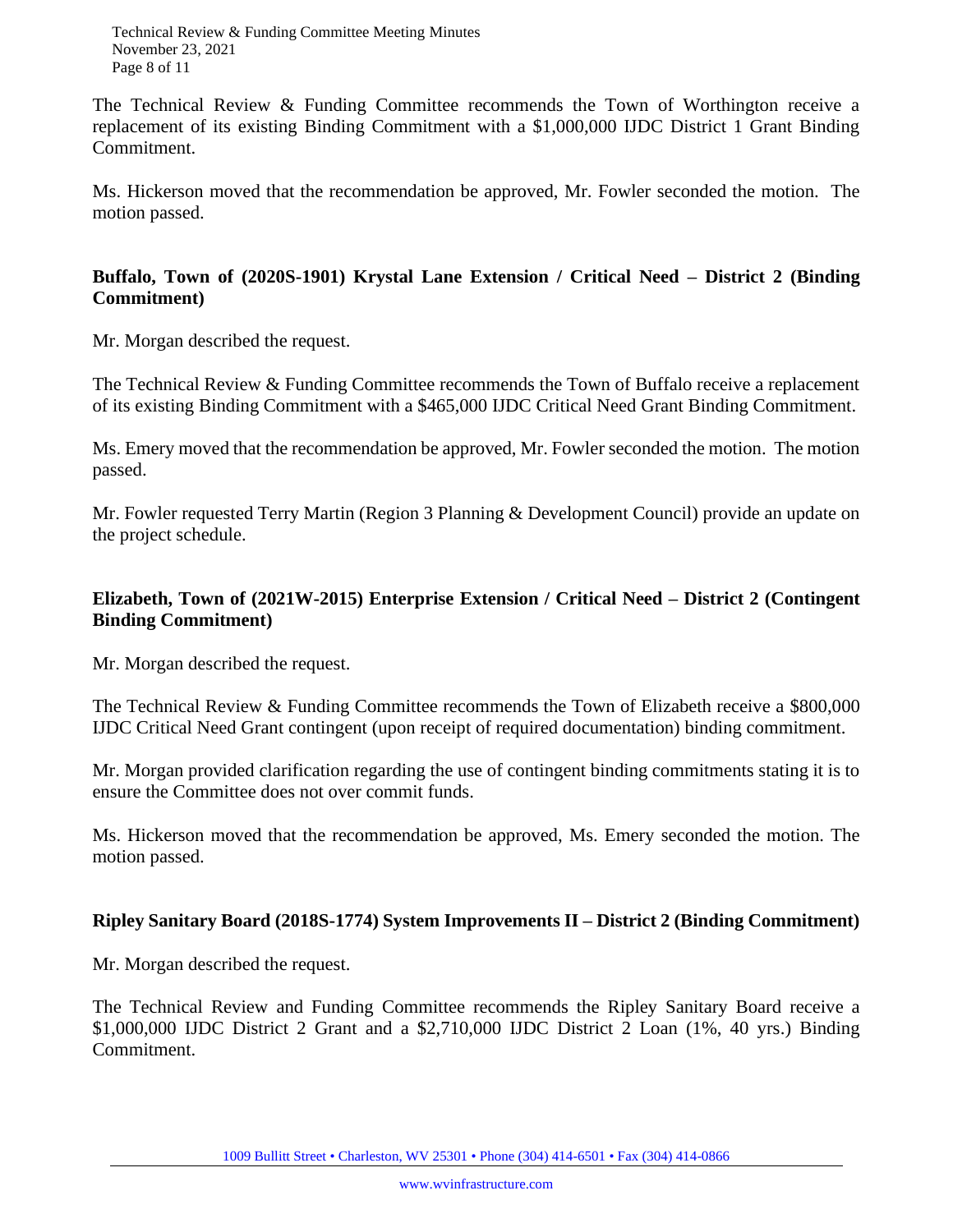Technical Review & Funding Committee Meeting Minutes November 23, 2021 Page 9 of 11

Ms. Emery moved that the recommendation be approved, Mr. Fowler seconded the motion. The motion passed.

#### **Southern Jackson County PSD (2018W-1732) Extension to 82 potential customers – District 2 (Bid Overrun Binding Commitment)**

Mr. Morgan described the request.

The Technical Review and Funding Committee recommends Southern Jackson County PSD receive a \$165,000 IJDC District 2 Grant Binding Commitment (contingent upon receiving the additional CDBG funds or from an additional source).

Ms. Hickerson moved that the recommendation be approved, Ms. Emery seconded the motion. The motion passed.

## **Bluewell PSD (2016W-1629) Browning-Lambert Mountain Extension – District 3 (Binding Commitment Extension)**

Mr. Morgan described the request.

The Technical Review & Funding Committee recommends the Bluewell PSD receive a binding commitment extension until February 15, 2022 (allows the district time to update the construction cost estimate).

Ms. Hickerson moved that the recommendation be approved, Ms. Emery seconded the motion. The motion passed.

## **Cool Ridge-Flat Top PSD (2021W-2029) Bennington Road Extension – District 3 (Contingent Binding Commitment)**

Not applicable since the application was tabled.

## **Hillsboro, Town of (2021C-132) System Improvements / Critical Need – District 3 (Contingent Binding Commitment)**

Not applicable since the application was tabled.

# **Mingo County PSD (2014W-1550) Beech Creek Extension – District 3 (Binding Commitment Extension)**

Mr. Morgan described the request.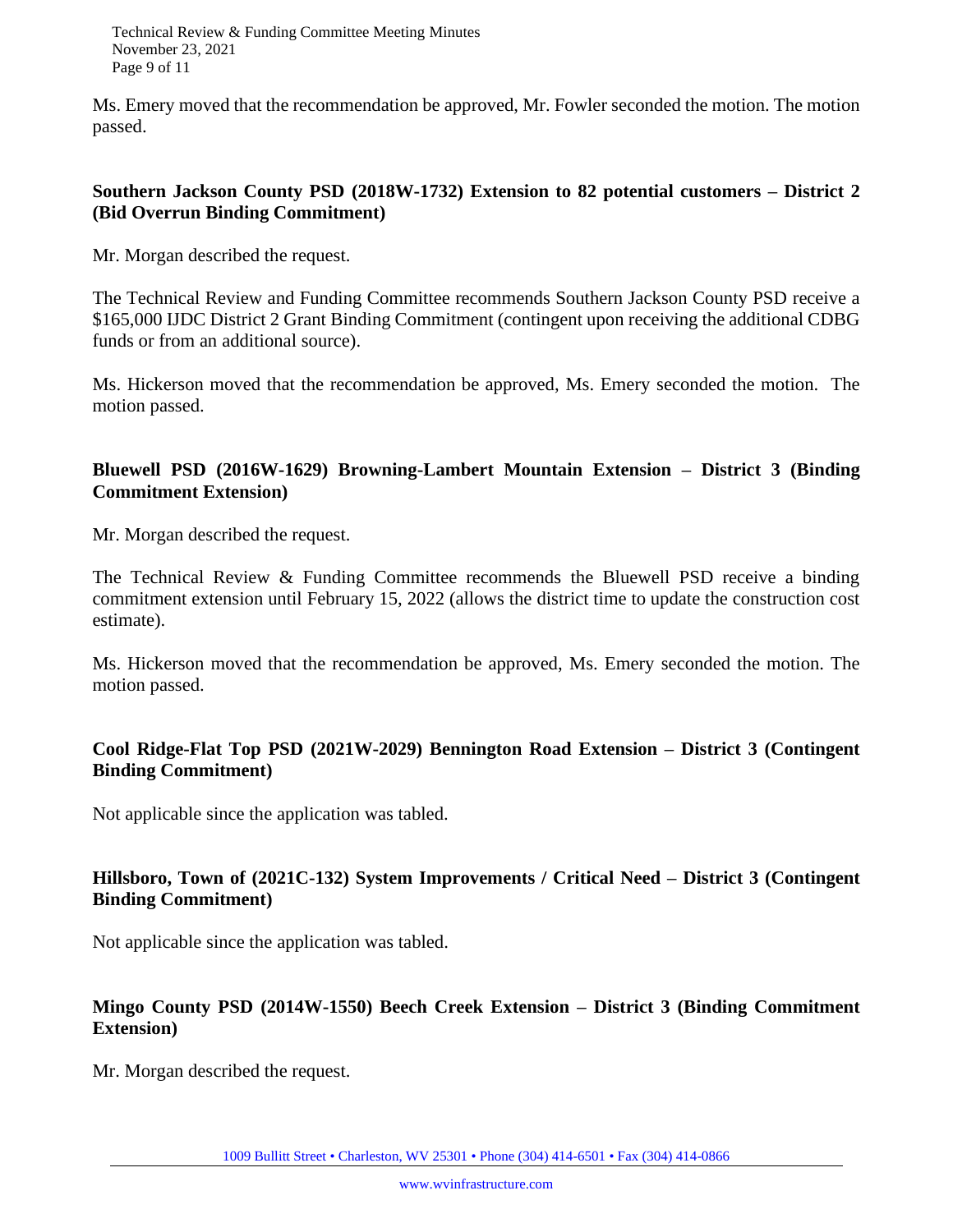Technical Review & Funding Committee Meeting Minutes November 23, 2021 Page 10 of 11

The Technical Review & Funding Committee recommends the Mingo County PSD receive a binding commitment extension until June 15, 2022.

Ms. Hickerson moved that the recommendation be approved, Mr. Fowler seconded the motion. The motion passed.

## **Pea Ridge PSD (2017S-1674) Route 2 Extension & WWTP Improvements – District 3 (Binding Commitment Extension)**

Mr. Morgan described the request.

The Technical Review & Funding Committee recommends the Pea Ridge PSD binding commitment be extended until April 15, 2022 (allows District time to determine appropriate funding for new cost estimate).

Jonathan Carpenter (The Thrasher Group) approached the podium. Mr. Carpenter stated an application has been filed with the Cabell County Commission for the entire amount. They are also looking to see what other funding options are available. There is no current indication from the Cabell County Commission if the request will be approved. The application was filed on Friday. There was further discussion on deductive alternates, possibility of removing items from the project, and other means of reducing the price.

Ms. Emery moved that the recommendation be approved, Mr. Fowler seconded the motion. The motion passed.

**Business Items:** None

**Executive Director Comments:** None

#### **Funding Program Comments** None

| <b>Requests</b><br><b>Received:</b> | (Applications by November 10, 2021, and requests to date.)                                                                     | <b>Information</b><br><b>Report</b> |
|-------------------------------------|--------------------------------------------------------------------------------------------------------------------------------|-------------------------------------|
| Sewer:                              | West Union, Town of $-$ System Improvements (new application)-1<br>Pocahontas County PSD – WWTP Headworks Imprvs. (new app.)-3 | 2021S-2045<br>2021S-2034            |
| Water:                              | Anmoore, Town of $-$ System Improvements (new application)-1<br>Pennsboro, City of -Tank Replacement (new application)-1       | 2021W-1970<br>2021W-2047            |

1009 Bullitt Street • Charleston, WV 25301 • Phone (304) 414-6501 • Fax (304) 414-0866